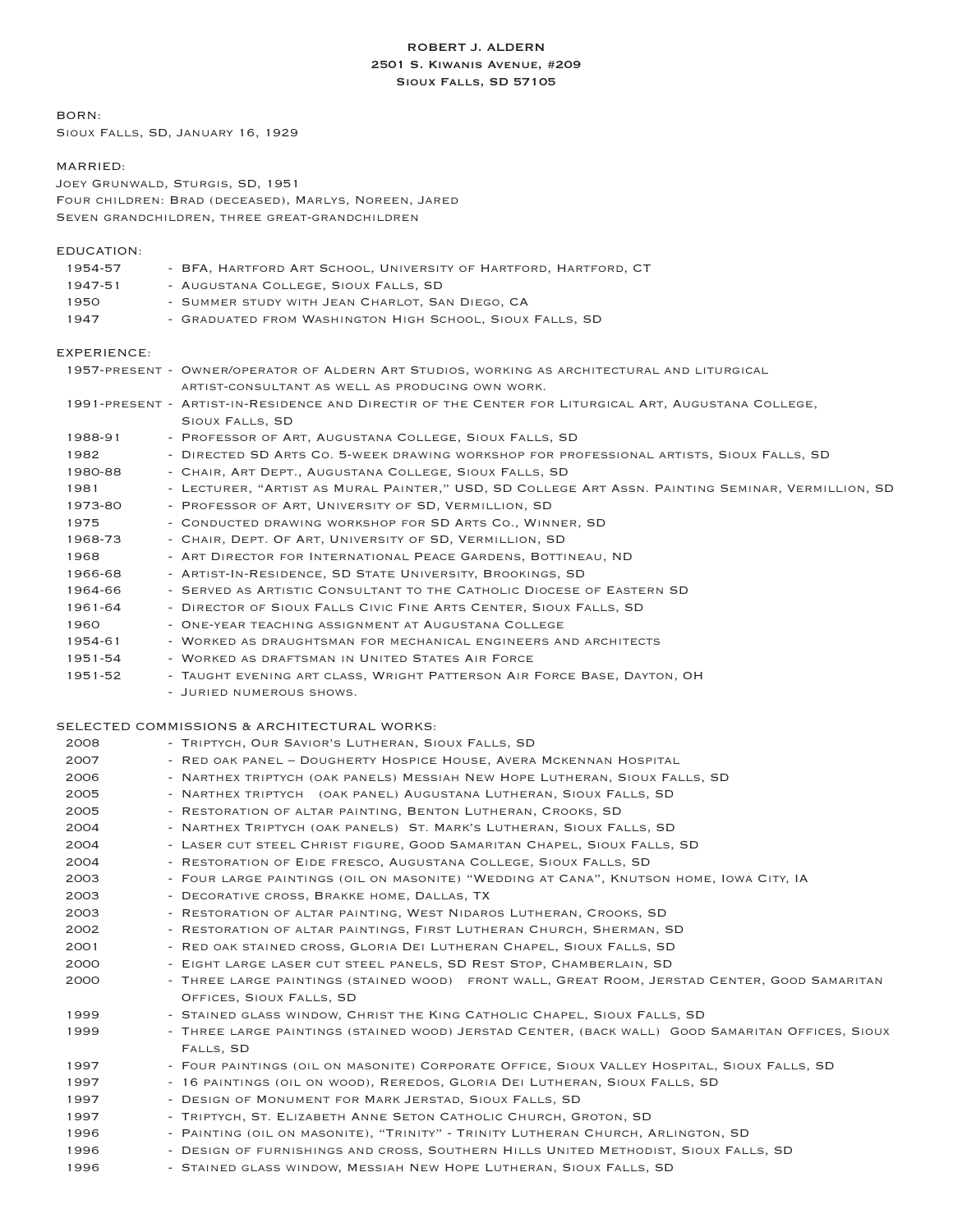| 1995    | - LANDSCAPE PAINTING, DACOTAH BANK, SIOUX FALL, SD                                              |
|---------|-------------------------------------------------------------------------------------------------|
| 1995-96 | - CHOIR SCREEN (OIL ON WOOD), EUCHARISTIC PANEL, AND DESIGN OF FURNISHINGS,                     |
|         | CHRIST THE KING CATHOLIC CHURCH, SIOUX FALLS, SD                                                |
| 1994    | - LOBBY STAINED RED OAK MURAL, MCKENNAN HOSPITAL, SIOUX FALLS, SD                               |
| 1993    | - TRIPTYCH (STAINED WOOD), GOOD SAMARITAN CORPORATE OFFICE, SIOUX FALLS, SD                     |
| 1992    | - DESIGN OF EXTERIOR BRICK RELIEF WALL FOR WASHINGTON HIGH SCHOOL, SIOUX FALLS, SD              |
| 1991    | - PROCESSIONAL CROSS, FIRST ENGLISH LUTHERAN CHURCH, LENNOX, SD                                 |
| 1990    | - TWO LARGE PAINTINGS (OIL ON MASONITE), NORTHWEST BANK (NOW WELLS FARGO), SIOUX FALLS, SD      |
| 1990    | - STAINED WOOD MURAL, SIOUX VALLEY HOSPITAL, SIOUX FALLS, SD                                    |
| 1989-90 | - DESIGN OF FURNISHINGS AND LITURGICAL CONSULTANT, HOLY SPIRIT CATHOLIC CHURCH, SIOUX FALLS, SD |
| 1988    | - SANCTUARY WALL, GOLD LEAF ON WOOD, KING OF GLORY LUTHERAN CHURCH, DALLAS, TX                  |
| 1986    | - COLOR CONSULTANT TO WEST NIDAROS LUTHERAN, SIOUX FALLS, SD                                    |
| 1985    | - PAINTING OF ST. MICHAEL (WOOD STAIN), ST. MICHAELS CATHOLIC CHURCH, SIOUX FALLS, SD           |
| 1984    | - 14 REREDOS PAINTINGS (OIL ON WOOD), AUGUSTANA COLLEGE CHAPEL, SIOUX FALLS, SD                 |
| 1982    | - RESTORATION OF PAINTINGS, GRANT CO. COURTHOUSE, MILBANK, SD                                   |
| 1981    | - ARTISTIC CONSULTANT, DESIGN OF SANCTUARY FURNITURE, ST MICHAEL'S CATHOLIC, SIOUX FALLS, SD    |
| 1980    | - CONSULTANT TO STORLA LUTHERAN CHURCH, LETCHER, SD                                             |
| 1979    | - COLOR CONSULTANT FOR USD DAKOTA DOME, VERMILLION, SD                                          |
| 1979    | - WOOD STAIN PANEL FOR NARTHEX, LUTHERAN CHURCH OF OUR REDEEMER, WATERTOWN, SD                  |
| 1976    | - LOBBY WALL (OIL ON CANVAS) (DESTROYED) PLAINS CLINIC, SIOUX FALLS, SD                         |
| 1974    | - CHAPEL WALL (OIL ON BRICK), OUR SAVIOR'S LUTHERAN CHURCH, SIOUX FALLS, SD                     |
| 1973    | - SANCTUARY WALL (STAINED WOOD), LUTHER CENTER, VERMILLION, SD                                  |
| 1970    | - WOOD STAIN PANEL FOR NARTHEX, TRINITY LUTHERAN CHURCH, MADISON, SD                            |
| 1969    | - CONSULTANT FOR AND DESIGN OF SANCTUARY FURNISHINGS, ST. JOHN'S CATHOLIC, ARLINGTON, SD        |
| 1969    | - CONSULTANT FOR AND DESIGN OF SANCTUARY FURNISHINGS, CENTERVILLE CATHOLIC, CENTERVILLE, SD     |
| 1968    | - WOOD STAINED RELIEF, NARTHEX WALL, FIRST CONGREGATIONAL CHURCH, RAPID CITY,                   |
| 1968    | - CONSULTANT FOR AND DESIGN OF REVISIONS TO SANCTUARY, UCC, YANKTON, SD                         |
| 1967    | - REREDOS ART FORMS, (BLOCK PRINTS) INTERNATIONAL LUTHERAN YOUTH CONVENTIONS, DALLAS TX, AND    |
|         | SEATTLE, WA                                                                                     |
| 1967    | - SANCTUARY FURNISHINGS, ST. PATRICK'S CATHOLIC CHURCH, MONTROSE, SD                            |
| 1967    | - COLOR CONSULTANT, ST. PETER'S CATHOLIC, WHITE LAKE, SD                                        |
| 1967    | - CONSULTANT FOR AND DESIGN OF SANCTUARY FURNISHINGS, ST. WILLIAMS CATHOLIC, RAMONA, SD         |
| 1967    | - CONSULTANT FOR AND DESIGN OF SANCTUARY FURNISHINGS, ST. MAGDALENE CATHOLIC, LENNOX, SD        |
| 1967    | - PAINTINGS AND ALTAR FOR MEDITATION ROOM, BROOKINGS HOSPITAL, BROOKINGS, SD                    |
| 1966    | - LOBBY WALL (OIL ON WOOD), VERMILLION HIGH SCHOOL, VERMILLION, SD                              |
| 1966    | - TWO OIL PAINTINGS FOR NARTHEX WALL, DANEBOD LUTHERAN, TYLER, MN                               |
| 1966    | - NAVE DOORS (STAINED WOOD) EPISCOPAL CHURCH, WATERTOWN, SD                                     |
| 1966    | - STATIONS OF THE CROSS AND SANCTUARY FURNISHINGS, NEWMAN CENTER, VERMILLION, SD                |
| 1965    | - SANCTUARY WALL (BRICK), FIRST LUTHERAN CHURCH, ST. PETER, MN                                  |
| 1965    | - PORTRAIT OF BISHOP ROBERTS, ALL SAINTS SCHOOL, SIOUX FALLS, SD                                |
| 1965    | - WOOD STAIN, CHAPEL SANCTUARY WALL, JEHOVAH LUTHERAN CHURCH, ST. PAUL, MN                      |
| 1965    | - SIX PANELS (OIL ON PLASTER) FOR TOWN CLUB, SIOUX FALLS, SD                                    |
| 1965    | - WOOD STAIN, PIUS XII STUDENT CENTER, BROOKINGS, SD                                            |
| 1965    | - THREE MOSAIC TILE MURALS, SCHOOL OF MINES, RAPID CITY, SD                                     |
| 1965    | - STATIONS OF THE CROSS, CHRIST THE KING CATHOLIC CHURCH, SIOUX FALL, SD                        |
| 1964    | - REREDOS ART FORMS (STAINED WOOD) & SANCTUARY FURNISHINGS, INTERNATIONAL LUTHERAN YOUTH        |
|         | CONVENTION, DETROIT, MI                                                                         |
| 1961    | - REREDOS ART FORMS, (OIL ON MASONITE) INTERNATIONAL LUTHERAN YOUTH CONVENTION, MIAMI BEACH, FL |
|         | (GIVEN TO AUGUSTANA COLLEGE, NOW USED IN THE ELMEN CENTER - ROGNESS MEMORIAL                    |
| 1961    | - MURAL (STAINED WOOD) (DESTROYED), HOME FEDERAL SAVINGS AND LOAN, SIOUX FALLS, SD              |
| 1960    | - CHANCEL WALL (OIL ON BRICK), GRACE LUTHERAN CHURCH, STURGIS, SD                               |
| 1960    | - MURAL IN LOBBY ENTRANCE (DESTROYED), WESTERN SURETY CO., SIOUX FALLS, SD                      |
| 1959    | - CHANCEL WALL (OIL ON BRICK), OUR SAVIOR'S LUTHERAN CHURCH, SIOUX FALLS, SD                    |
| 1959    | - MOSAIC TILE POOL AND PORCELAIN ENAMEL DOORS, ST. MARY'S CATHOLIC CHURCH, SIOUX FALLS, SD      |
| 1959    | - DESIGN ON SOUND BAFFLE, ST. MARY'S CATHOLIC CHURCH, SIOUX FALLS, SD                           |
|         |                                                                                                 |

## SELECTED EXHIBITIONS

Festival of Art, Dayton, Ohio (first award); Connecticut Academy Show; Art USA Show, Madison Square Garden, NYC; Salzburg Biennial, Salzburg, Austria; National Small Painting Show, Omaha University, Omaha, NE; Southwest Minnesota Touring Exhibition; Southwest states' touring show, Oklahoma State Arts Council; Museum of American Craft, NYC; Pillsbury Show, "The Challenge of the Land," (purchase award) , Minneapolis, MN 1981; numerous regional and traveling exhibitions and purchase awards. Curated "Religion, Legend, Lore, and Myth" Exhibition for Sioux City Art Center, Sioux City, IA., 1990. Lutheran college faculty art exhibit (purchase award) Lutheran Brotherhood, Minneapolis, MN. (1990) Two-year traveling retrospective exhibition (covering 40 years of work) 1997-1999; Retrospective, Washington Pavilion and Augustana College, 2008.